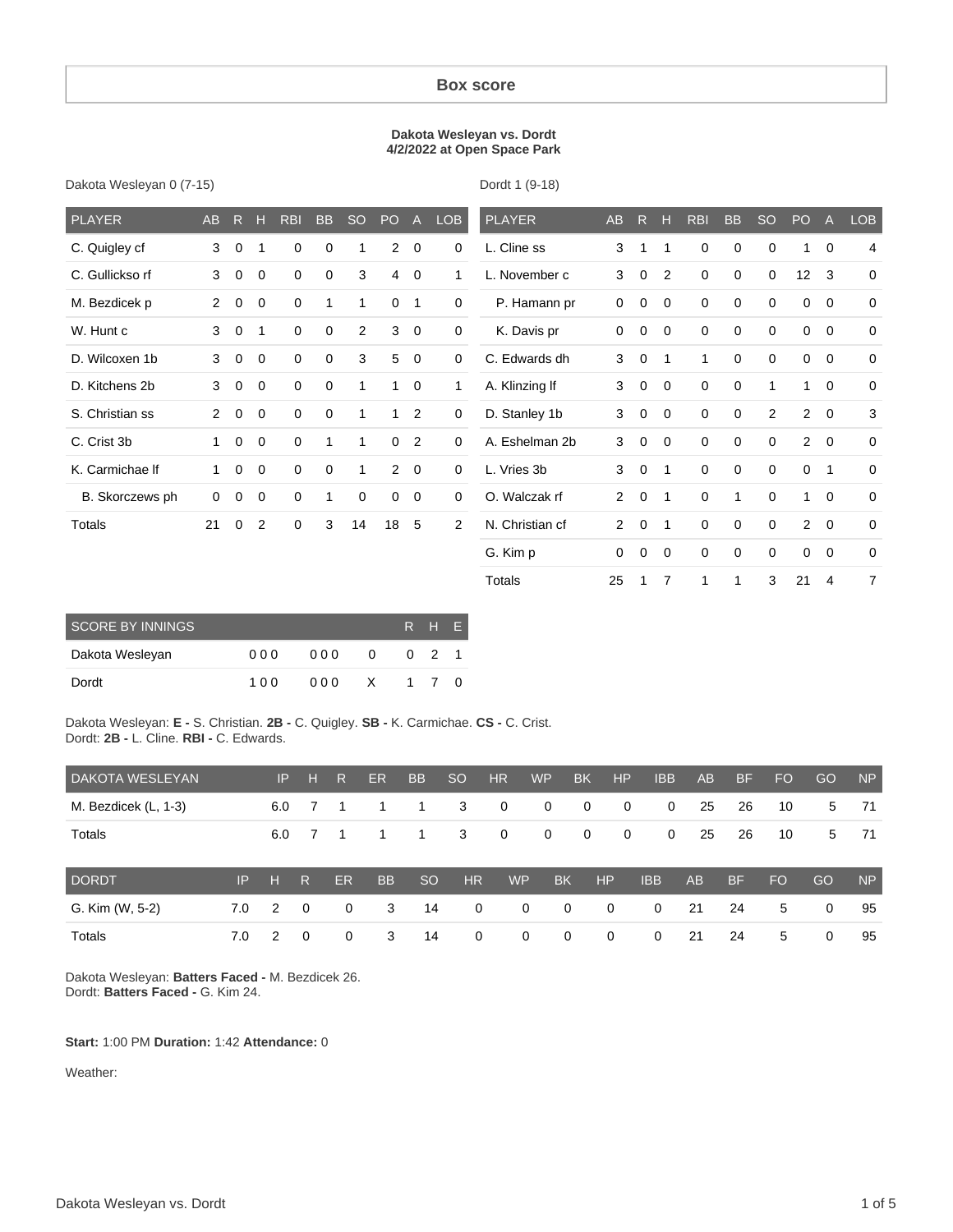# **Scoring Summary**

| <b>INNINGS</b> | <b>PLAY</b>                                                                                   | $V - H$ |
|----------------|-----------------------------------------------------------------------------------------------|---------|
| Dordt<br>1st   | C. Edwards singled up the middle, advanced to second on an error by ss, RBI; L. Cline scored. | $0 - 1$ |
|                |                                                                                               |         |

## **All Plays**

## **Dakota Wesleyan Top of 1st Inning**

C. Quigley doubled to left field.

C. Gullickso struck out swinging. (1 out)

M. Bezdicek struck out swinging. (2 out)

W. Hunt singled to third base; C. Quigley advanced to third on a fielder's choice, out at home 3b to ss. (3 out)

**Inning Summary: 0 Runs , 2 Hits , 0 Errors , 2 LOB**

## **Dordt Bottom of 1st Inning**

L. Cline doubled.

L. November flied out to rf; L. Cline advanced to third. (1 out)

**C. Edwards singled up the middle, advanced to second on an error by ss, RBI; L. Cline scored.**

A. Klinzing flied out to cf. (2 out)

D. Stanley struck out looking. (3 out)

**Inning Summary: 1 Runs , 2 Hits , 0 Errors , 1 LOB**

## **Dakota Wesleyan Top of 2nd Inning**

D. Wilcoxen struck out swinging. (1 out)

D. Kitchens flied out to lf. (2 out)

S. Christian struck out swinging, out at first c to 1b. (3 out)

**Inning Summary: 0 Runs , 0 Hits , 0 Errors , 0 LOB**

## **Dordt Bottom of 2nd Inning**

A. Eshelman grounded out to 3b. (1 out)

L. Vries singled to shortstop.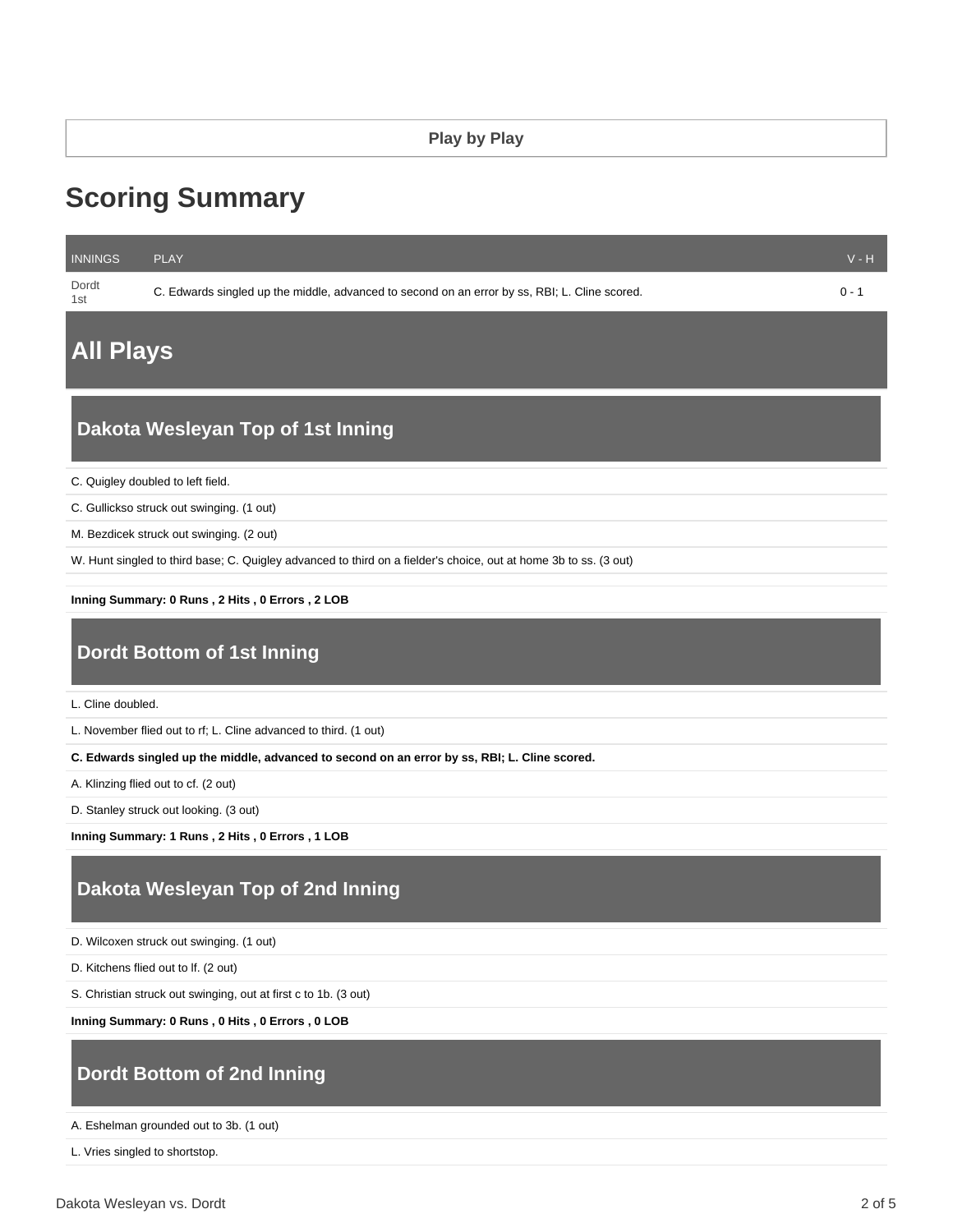- L. Vries Failed pickoff attempt.
- O. Walczak walked; L. Vries advanced to second.
- N. Christian lined out to lf. (2 out)
- L. Cline flied out to rf. (3 out)

**Inning Summary: 0 Runs , 1 Hits , 0 Errors , 2 LOB**

## **Dakota Wesleyan Top of 3rd Inning**

- C. Crist walked.
- K. Carmichae struck out looking. (1 out)
- C. Quigley struck out swinging; C. Crist out at second c to 2b, caught stealing. (3 out)

#### **Inning Summary: 0 Runs , 0 Hits , 0 Errors , 0 LOB**

### **Dordt Bottom of 3rd Inning**

L. November singled to center field.

P. Hamann pinch ran for L. November.

C. Edwards flied out to lf. (1 out)

A. Klinzing flied out to cf. (2 out)

D. Stanley popped up to 2b. (3 out)

**Inning Summary: 0 Runs , 1 Hits , 0 Errors , 1 LOB**

## **Dakota Wesleyan Top of 4th Inning**

L. November to c for P. Hamann.

C. Gullickso struck out looking. (1 out)

M. Bezdicek flied out to cf. (2 out)

W. Hunt struck out swinging, out at first c to 1b. (3 out)

**Inning Summary: 0 Runs , 0 Hits , 0 Errors , 0 LOB**

### **Dordt Bottom of 4th Inning**

A. Eshelman grounded out to ss. (1 out)

L. Vries flied out to rf. (2 out)

O. Walczak singled up the middle.

O. Walczak Failed pickoff attempt.

N. Christian singled to shortstop; O. Walczak advanced to second.

L. Cline grounded out to 3b. (3 out)

**Inning Summary: 0 Runs , 2 Hits , 0 Errors , 2 LOB**

## **Dakota Wesleyan Top of 5th Inning**

D. Wilcoxen struck out looking. (1 out)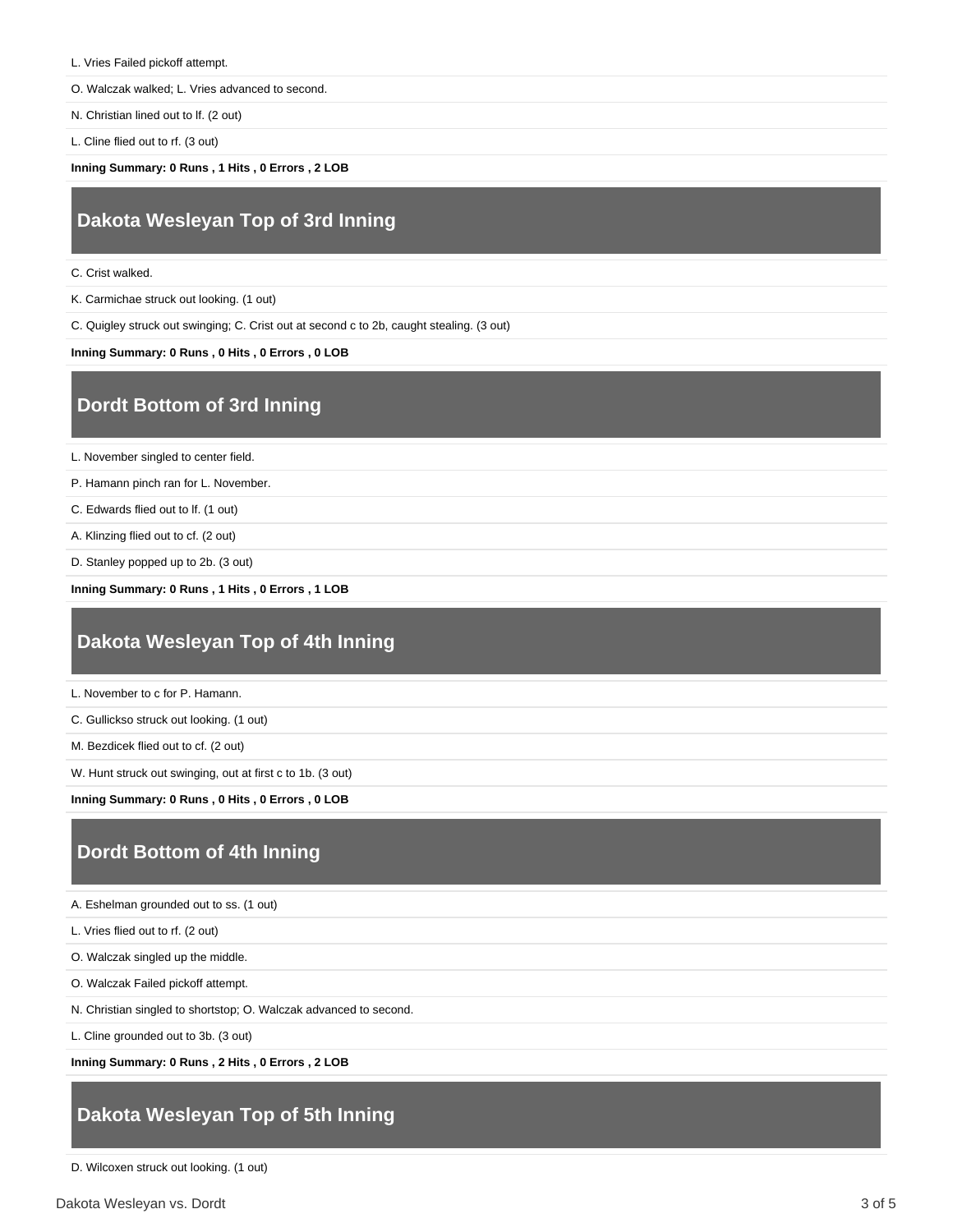D. Kitchens popped up to 2b. (2 out)

S. Christian flied out to rf. (3 out)

**Inning Summary: 0 Runs , 0 Hits , 0 Errors , 0 LOB**

## **Dordt Bottom of 5th Inning**

L. November singled through the left side.

K. Davis pinch ran for L. November.

C. Edwards popped up to rf. (1 out)

A. Klinzing struck out looking. (2 out)

D. Stanley struck out looking. (3 out)

**Inning Summary: 0 Runs , 1 Hits , 0 Errors , 1 LOB**

## **Dakota Wesleyan Top of 6th Inning**

L. November to c for K. Davis.

C. Crist struck out swinging. (1 out)

- B. Skorczews pinch hit for K. Carmichae.
- B. Skorczews walked.
- K. Carmichae pinch ran for B. Skorczews.
- K. Carmichae Failed pickoff attempt.
- C. Quigley flied out to cf. (2 out)
- K. Carmichae stole second.
- C. Gullickso struck out looking. (3 out)

**Inning Summary: 0 Runs , 0 Hits , 0 Errors , 1 LOB**

## **Dordt Bottom of 6th Inning**

K. Carmichae to lf.

A. Eshelman grounded out to p. (1 out)

L. Vries popped up to ss. (2 out)

O. Walczak grounded out to ss. (3 out)

**Inning Summary: 0 Runs , 0 Hits , 0 Errors , 0 LOB**

## **Dakota Wesleyan Top of 7th Inning**

M. Bezdicek walked.

W. Hunt struck out swinging. (1 out)

D. Wilcoxen struck out looking. (2 out)

M. Bezdicek Failed pickoff attempt.

M. Bezdicek advanced to second on a passed ball.

D. Kitchens struck out swinging. (3 out)